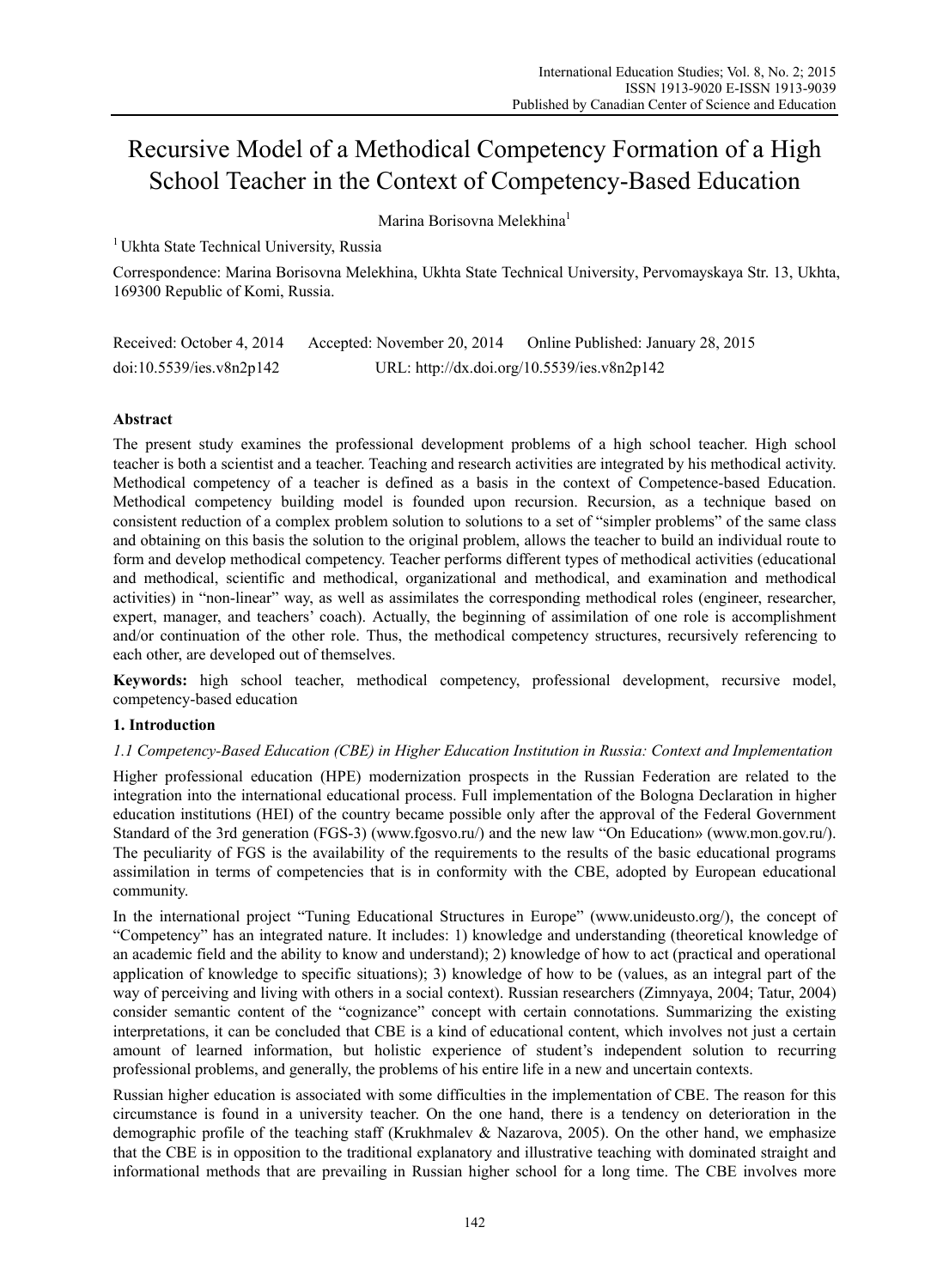practical approach in knowledge transfer. This necessarily entails the introduction of innovative educational methods and technologies into the university educational process. These educational technologies, methods and pedagogical approaches include active learning, interactive whole-class teaching, e-Learning, student-centered methods, case-study method, methods of organization of independent work of students, and others. Though research shows (Solovova, 2010) that the level of theoretical knowledge and methodical skills for the implementation of CBE is not quite sufficient for both new entrants into the teaching profession and those having considerable experience. The obstacles are created also due to stereotype of the teaching paradigm, the so-called authoritarian pedagogy, as well as the lack of psychological and pedagogical readiness of teachers for continuing professional growth.

It is important to remember that education is one of the leading social activities, which performs the socialization process of a person and forms the historical and social process. Educational goals and values are a dynamic phenomenon; they reflect the social mandate of society. The logic of their development is that they are changing both depending on local transformations in the socio-cultural environment and, in general, on changing epochs. Philosophical thought captures changes in the value orientations and behavioral patterns of young people (Bauman, 2000; Lipovetsky, 1983; Hagurov, 2006). A number of researchers come to the conclusion that Homo Consumer becomes a common type of human among people. It is difficult to teach creative thinking and the ability to competently operate in abnormal situations a young man, who used to consume not only products, but the ideas and solutions. It is therefore necessary that very teacher should be changed and evolved (Joosten, 2013; Fink, 2003; Hargreaves, 1994). Broadly speaking, teaching profession belongs to the category of "semiotic" professions. The idea is that the teacher, beyond his will and desire, stands as a symbol and as an element of culture. His major professional function is to be bearer of certain activities and deploy them as role models when transferring to other people (e.g. students). And thus, the example of the continuing professional development of university teachers and professors is one of the conditions to form creatively thinking competent student.

#### *1.2 The Activity Specifics and Competency Structure of Teachers in the Russian Higher Education Institutions*

Professionalism of higher education teachers and the structure of their competency are manifested in their activities. Teacher's activity has a complex structure and consists of several types, having common components interrelated with each other. The main activities are: teaching, research, and professional activities (basic specialty), as well as administration and maintenance activity, managerial, commercial and public activities (Matushansky, 2003). Among them, the predominant role is given to research and teaching. Dominance of any of these activities often has a negative impact on teacher's professional growth. Usually a teacher with predominance in pedagogical activity not quite intensively conducts research work. As a result, he has difficulty in solving the problems on the transformation of scientific knowledge into a school subject, selection and organization of educational information, and searching for research methods to solve pedagogical problems. On the other hand, the predominance of research orientation reduces the efficiency of his activity. Communicative competency of such a teacher is underdeveloped. Sometimes he has difficulty in communicating with students, in the organization of students' or colleagues' teamwork. We believe that the methodical activity integrates teaching and research activities, implicitly existing in both of them. The notion of "method" and "technique" are generic with respect to the educational category of "Methodical activity". Combined lexical meaning of these words can be explained as the creation of a certain way of professional activities and the description of their nature, as well as and design of the properties of algorithm-based activity, which leads to the target. In this context, the essence of methodical activity consists in the identification, selection and development of various means to process and present educational material depending on the subjects in such forms, which would be convenient for students to assimilate theoretical knowledge and to form practical skills, i.e. to form their competency in general.

Note that among the teachers of Russian higher education institutions, there are a significant percentage of those, who do not have pedagogical education. Difficulties in implementing methodical activities in this category of teachers are very high. Addressing the problem of psychological and pedagogical competency of teachers among the people with higher non-pedagogical education was outlined as early as in 2001. This year, the Ministry of Education of the Russian Federation approved requirements for the preparation of high school teachers (www.dpo.mirea.ru/). On the basis of these requirements, special university departments, faculties, centers for teachers' retraining and advanced training were established in the country's leading higher education institutions. Researchers and developers of educational programs have formulated teacher's competencies structure. The cognizances are identified in the following areas: 1) taught subject; 2) cognitive activity, contemporary means of obtaining and processing information; 3) philosophical and legal frameworks, governing the intended purpose and the social role of education, functioning and development of Russia's educational system; 4) training and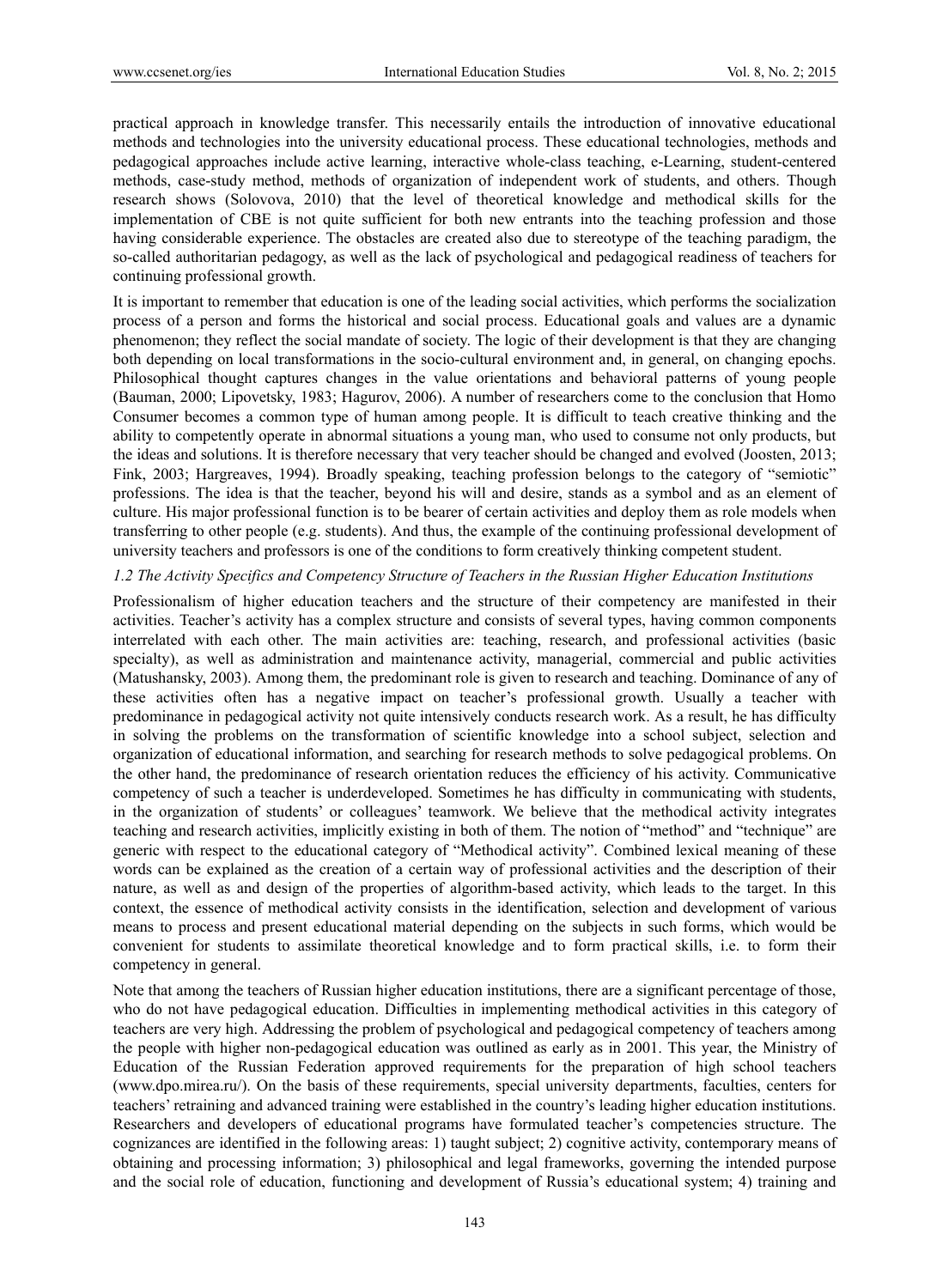education theory and methodology; 5) program and methodical support of educational process; 6) pedagogical measurements, diagnosis, assessment and analysis of the training and education results; 7) educational process quality control; 8) pedagogical communication and solutions to communicative tasks; 9) general and professional culture; 10) self-development; and 11) organization and conduct of scientific research (Medvedev & Tatur, 2007). We lay emphasis that this list is not entirely complete. One can see that the scope of methodical activity as a separate area and, accordingly, methodical competency as a particular cognizance, are not included. Note that we make a distinction between the concepts of "cognizances" and "competencies". We treat the first concept as pre-defined social demands to the educational training of a student, whereas the second one is understood as possession of relevant competencies, which include personal attitude towards them and towards the scope of activity. In our opinion, methodical competency acts as a steering unit in the effective implementation of the CBE. That's why building of the methodical competency formation model of the university faculty members is one of the priority tasks of the higher school pedagogy.

#### **2. Theoretical Framework and Methods**

## *2.1 Modeling as a Method*

The sign simulation method is a methodical basis for building a recursive methodical competence formation model in higher education teachers from those with higher non-pedagogic background. Modeling or simulation is a special method of the theoretical level. At sign simulation, diagrams, drawings and formulas serve models. Simulation is the process of constructing something new that previously did not exist in practice. The researcher, after studying the real processes identifying features and their trends, looks for their new combinations, based on leading idea, regrouping them mentally. Thus, he simulates a desired status of a system being studied. In this study we present a model, which represents a hypothesis on formation of methodical competency that reveals the relations between the components of the object being studied.

*2.2 Recursion as a Method of General Determination of the Object or Action through This Object or Action, Using the Previously Defined Prejudications* 

Recursion is a promising technological scheme and evolutionary processes model in a complex structural system, such as a professional and pedagogical competency with its central link, i.e. the methodical competency. The concept of "recursion" (from the Latin word recurso, which means running back, hurrying back, coming back) as a method, can be used in various subject areas. Originally, this concept was formulated in mathematical logic and mathematics, from where it transferred to computer science and cybernetics. In the contemporary research recursion is called "method-based technique» (Morin, 1977), the comprehension of understanding in the complexity world. Recursion is the starting point of the autopoiesis theory (Maturana & Varela, 1980), as well as Luhmann's theory of autopoietic social systems.

Recursion is the work based on sequences, linking, repeats and returns. This is a technique, based on consistent reduction of solution to a complex problem to solutions of a set of "simpler problems" of the same class and obtaining on this basis the solution to the original problem.

Analysis of folklore shows that recursivity is laid in the deep layers of the human consciousness, and recursive structures correspond to the ancient archaic way of thinking. In the real world, recursion can be manifested in the form of various configurations, links, informal definitions, structures, reasoning methods, learning methods and other activities. Thus, for example, it may be an image that is repeated in two mirrors, set opposite to each other. Recursion is a musical form, called the canon, where the main melody is accompanied by the same melody, but with a time delay. We emphasize that the recursion, as a learning principle through knowledge, pertains to developing education. Exactly this context of the recursion principle was used by D.E. Knuth, American system programming expert, when presenting educational material.

To build successfully a methodical competency formation model, one needs to follow the steps of "recursive triad", namely: 1) to perform the parameterization of the problem (i.e., to identify the initial values that determine the formulation and solution of the problem); 2) to distinguish the base (i.e., to find such sub-tasks that can be solved directly) and to identify possible rules for its modification; 3) to make decomposition (i.e. to decompose the problem into a series of sub-tasks of two types: those that we know how to solve, and those that are in some way similar to the original problem).

## **3. Results**

The results of theoretical simulation are shown in the diagram (Figure 1).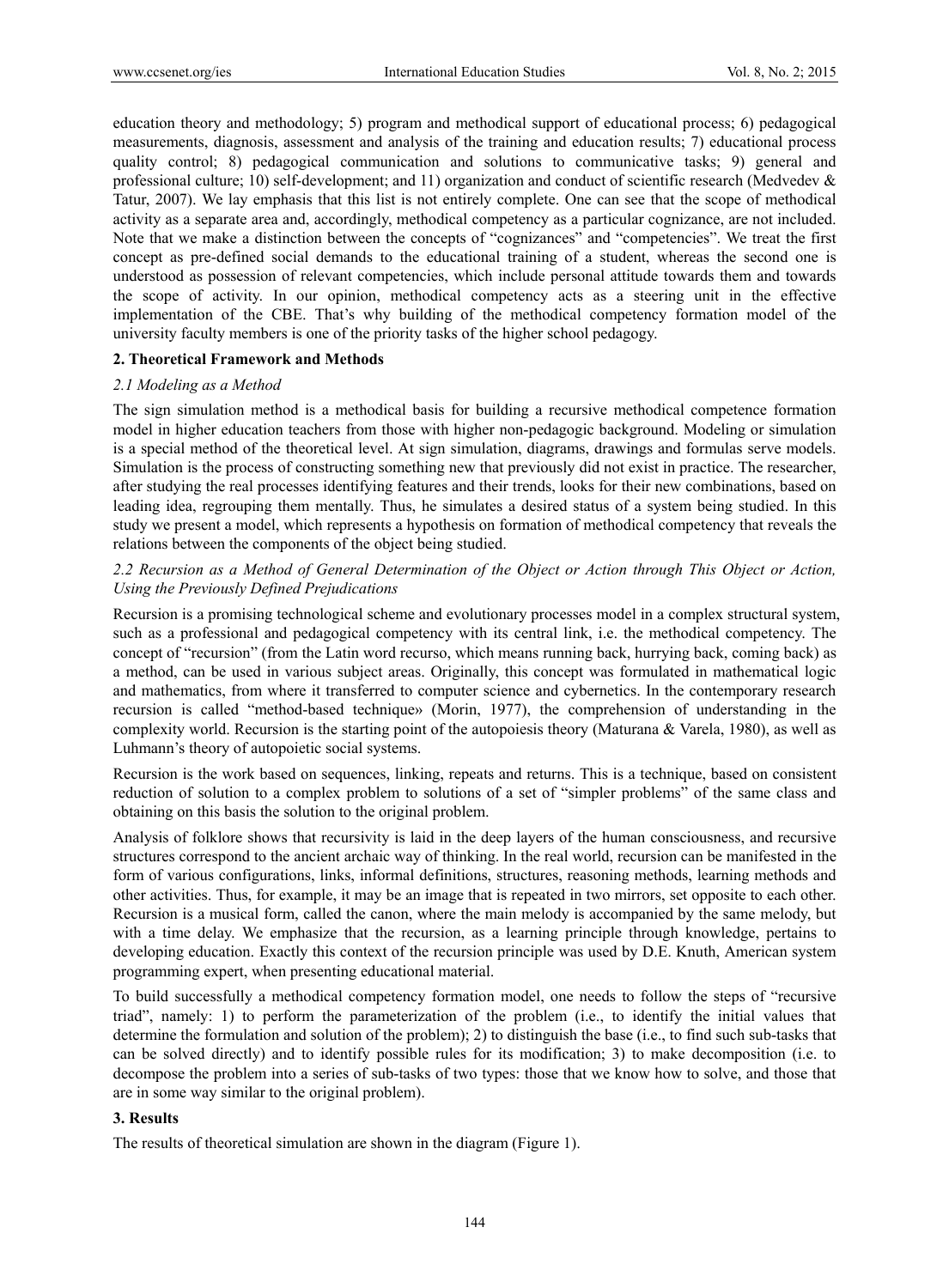

Figure 1. A recursive methodical competence formation model

EMA-is educational and methodical activity; SMA-is scientific and methodical activity; OMA-is organizational and methodical activity; MMA-is managerial and methodical activity.

## Let's explain above diagram.

The first step, according to the "recursive triad", involves identifying the parameters of methodical competency. First, we offer interpretation of the "methodical competency" concept. Methodical competency is a system-based education, needed for a successful professional pedagogical activity, and consisting of knowledge, skills and abilities of the teacher in terms of methodology, as well as the optimal combination of methods of conscious use of pedagogical tools. Besides, methodical competency is a multi-level integral quality of a person. It combines motivational, objective, axiological, cognitive, and behavioral aspects of the teacher. As a personal quality, it is a condition for effective professional activity, targeted to achieve a new quality of education, to better address the professional tasks. We emphasize that the methodical competency is a dynamic phenomenon. Development of its content is determined by the fact that the socioeconomic order of society is subject to change. And in this regard, new pedagogical approaches are emerged and new pedagogical tools are developed that high school teacher must master. There is no doubt that methodically competent teacher is able to productively answer the following questions, arising in the course of professional activities: 1) "why to teach?" (specification of own general educational goals, set by the national system of education); 2) "what to teach?" (selection, processing and transfer of the teaching material content); 3) "whom to teach?" (the study of students' capabilities and new levels of their mental development); 4) "how to teach?" (selecting and applying appropriate methods, forms and means, as well as their combinations); 5) "who will teach?" (analysis of own educational capabilities and willingness to self-analysis, self-correction and self-development). **Hodical activity**<br> **Concerned Concerned Concerned Concerned Concerned Concerned Concerned Concerned Concerned Concerned Concerned Concerned Concerned Concerned Concerned Concerned Concerned Concerned Concerned Concerned C** 

Making the second step, it should be noted that the professional activity of a teacher can be dominated by some sort of methodical activities (or their combination) depending on teacher's experience and position. Currently, the duties of the faculty members in Russian universities include several types of methodical activities (Solovova, 2006), namely: educational and methodical, scientific and methodical, organizational and methodical, and examination and methodical activities. Below we reveal the object-matter of each methodical activity type.

- $\checkmark$  Educational and methodical activity is caused by the improvement of teaching methodologies, development of the necessary courseware and teaching aids (curriculum and teaching materials). This kind of activity includes the preparation for training sessions.
- $\checkmark$  Scientific and methodical activities are aimed at the following: the study and compilation of best practices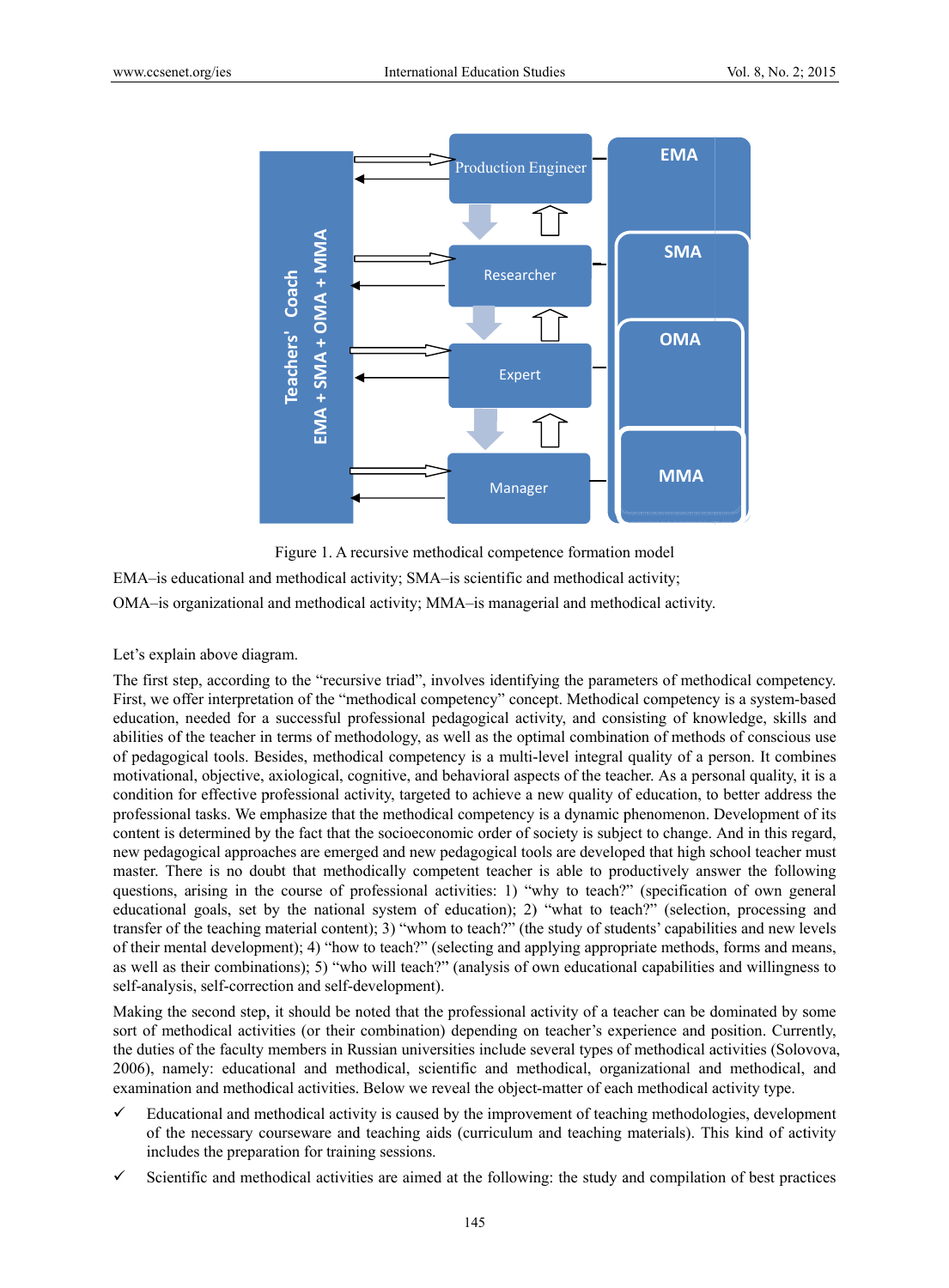of the educational process, the development and implementation of innovative methods and learning technologies, as well as methods for monitoring and control of the quality of students' training at all learning stages. Scientific and methodical activity involves the publication of scientific results on the problems of higher education in the scientific periodicals, as well as in proceedings of scientific and methodical conferences.

 Organizational and methodical (including examination and methodical) activity requires from teacher the availability of a significant teaching experience and self-organization, as well as developed reflection. It involves participation in the social methodical bodies of educational institution (educational and methodical council of the university, methodical commissions, research and pedagogical and/or research and methodical professional schools and communities), as well as in the management of the University (Vice-Rector, Dean, Deputy Dean, and Head of Department).

According to the third step of recursive triad, we have to identify what kinds of methodical activities are successfully performed by teacher, and which require his further training. To do this, it is necessary to formulate the professional profile of methodically qualified teacher. It can be formed from five roles, referencing recursively to each other. These include the following roles: 1) methodic technologist, 2) methodic researcher, 3) methodic expert, 4) methodic manager, and 5) methodic teachers' coach or "playing coach". Each of these roles is correlated with specific types of methodical activity (Figure 1).

- Methodic technologist comprehends its own pedagogical activity (or activities of his colleagues) and technologically forms it as a teaching experience. At the same time, he creates a "bank" of methodic advances (teaching materials, course work programs, etc.), adapted for the transfer to other teachers.
- $\checkmark$  Methodic researcher provides problem analysis of his work, the teaching staff of the department, is looking for new ideas to develop his department or the educational institution in the whole, and simulates new forms of effective operation.
- $\checkmark$  Methodic expert is focused on the monitoring of educational activities quality and the development of specific criteria to evaluate teachers work, as well as is responsible for professional certification procedures.
- $\checkmark$  Methodic manager guides the basic educational process. For example, he monitors compliance of personal teaching tactics to the overall strategy of the educational institution.
- The role of methodic teachers' coach is functionally similar to the role of "playing coach". This role requires the ability to demonstrate norms and innovations of pedagogical activity in the actual (or model) learning process, as well as a desire to educate the teachers.

Practical implementation of the recursive methodical competency formation model is provided by the following organizational and methodic conditions.

First. The university should establish reflexive learning environment, focused on the development of methodical initiative and creativity of the teacher. Such an environment should be flexible enough, because it is an environment for the implementation of an individual rout of teacher's professional growth. It is similar to the system of manifold reflecting mirrors: both a teacher to himself and dialogically interacting teachers to each other. Factors, contributing to self-examination, self-correction and fulfillment of a teacher's methodical potential in a reflective learning environment, include: 1) an "open environment" with a friendly attitude and a belief in the abilities of the trained teacher, 2) continuous updating of knowledge and active training, 3) expansion of the technical skills, 4) the presence of a creative environment, frequent communication with bright competent individuals, and 5) creative competitiveness of ideas.

The composition of the structure blocks of reflexive learning environment is variational. Minimally it includes the follows: 1) optical block (a system of inter-attendance of sessions, work observation of creative pedagogical workshops), 2) gnosis and interaction block (includes master classes, discussions, roundtables and other forms of work with the leading teachers of the university, region, Russia and foreign countries), 3) praxis block (the introduction of resolved methodical problems into the educational process in order to improve the quality of mastering teaching materials by the students), 4) reflection metablok (implies a critical rethinking of own methodical activity, and resulting in creation of written scientific research and methodical developments or recommendations). Programs of these activities should be designed for a certain period of time and should take into account the specific educational needs of individual teachers of educational institution, who joined the process of methodical competency formation.

Second. Responsibility for the teacher's professional growth lies not so much on the university structures, but on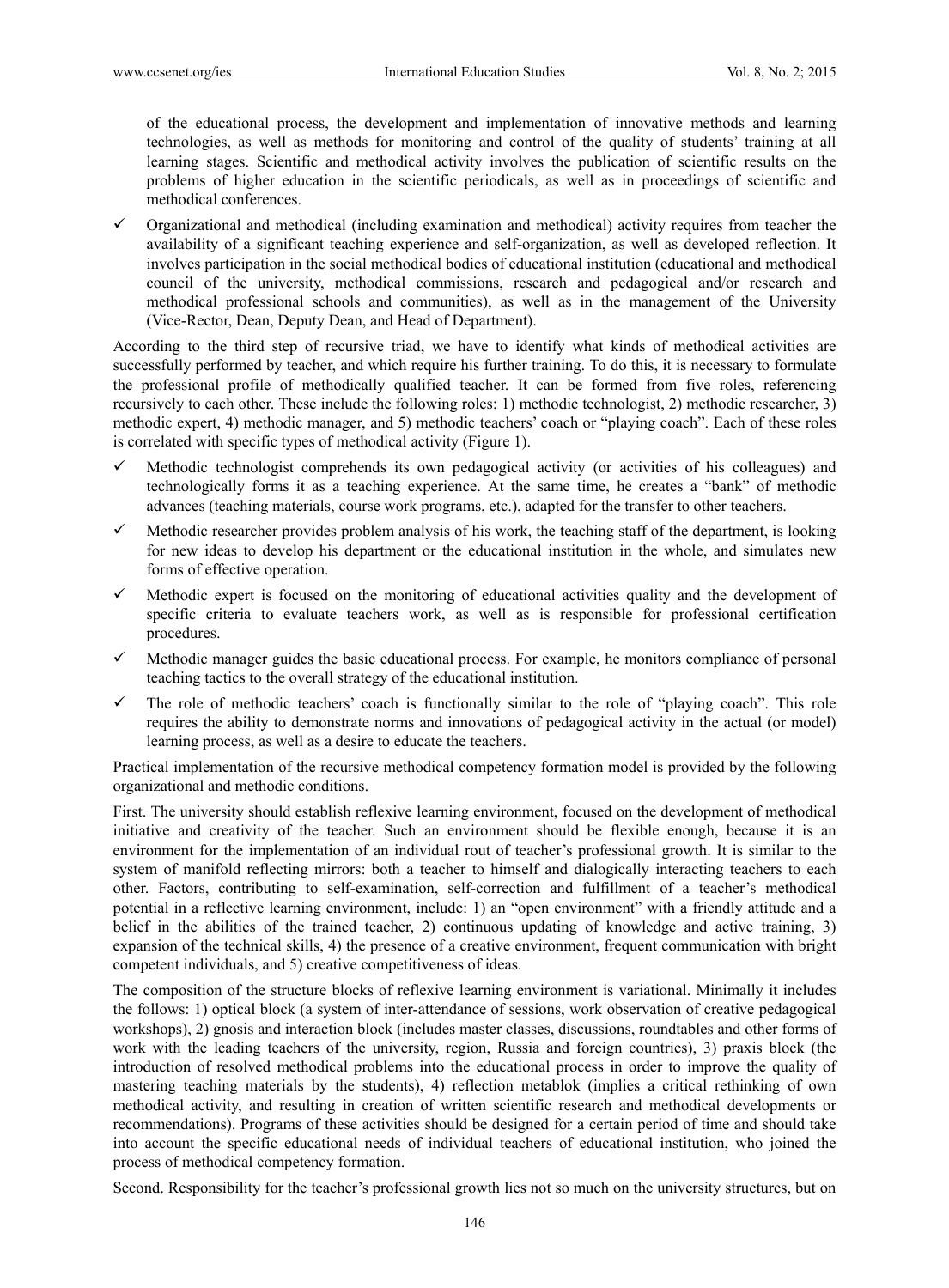the teacher himself. He is the active subject of development and can choose the individual educational rout. In this connection, exactly teacher determines the content of his professional growth, his methods, means and forms. Here are some examples.

Teacher, who took part in a recursive model in graduate period initially as "methodical technologist", after the successful assimilation of this role can continue with the role of "playing-coach", or move to the stage of "methodic researcher", or remain at the stage of "methodic technologist" for further improvement in this area. During the assistant work period, teacher may be simultaneously involved in the assimilating of the two roles, namely "methodical researcher" and "methodical technologist", and then move either to the stage of "playing coach" or "expert", or deepen his knowledge and skills as "methodical technologist". Methodical roles of "researcher", "expert" or "manager" are preferred for high school teachers in the post doctoral period. Yet, at this stage, it is quite possible the implementation and improvement of the "technologist" role. We emphasize that the "teachers' coach" can become a teacher, who has successfully mastered any of the methodical roles and who is motivated to carry out such an important mission.

Third. Each of the stages (when mastering any methodical role) is built also on the recursion principle, using the principles of "experiment-based learning» (Kolb, 1984). Professional development begins with the existing experience and knowledge of the participants.

Methodical knowledge is as a result of inclusion in the differentiated educational program which represents a substantial component of recursive model. Each methodical role contains the base, advanced, creative levels. The thematic plan of the program, the schedule of lessons is developed by the teachers who have already mastered different methodical roles. So, for example, the teacher mastering a role of "methodologist-technologist" studies the invariant module of a basic level: «Didactic process at the higher school», and also any of variety modules («Motivation of informative activity of students», «Development of professional consciousness»). The basic level for "methodologist-researcher" includes the invariant module «Scientific work of the teacher of the higher school», and as a variety, for example, the module «Innovations in educational technologies». The substantial component for "expert", «the playing trainer» is aimed at studying of a technique of working out of author's technology of training.

Next, the teacher should analyze own experiences and highlight its sustainable models. Then, plunging into one of the structure blocks of reflective learning environment and moving consistently or "non-linearly" to the other blocks, the teacher apperceives knowledge from new sources (master-classes, scientific conferences, etc.). Teacher fulfills the acquired knowledge and skills, as well as an action plan, through the intensive practice. He develops and implements methodical projects. This allows the teacher to implement already existing or newly acquired knowledge and skills through personal experience gained in practice-oriented activities. Thus, the beginning of one role is the end or the continuation of the other. Methodical competency structures, recursively referencing to each other, are developed from themselves.

## **4. Discussion**

The problem of teachers' professional growth is sufficiently developed in contemporary science (Akerlind, 2003; Birman, Desimone, Porter, & Garet, 2000; Clarke & Hollingsworth, 2002; Kiffer & Tchibozo, 2013; Hargreaves, 2000; Malm, 2009; Matushansky & Frolov, 2000). Scientific and methodical culture of the teacher and his methodical professionalism are in the focus of Russian studies of the last decade (Podpovetnaya & Rezanovich, 2012; Sergeeva, Uvarova, & Nazarova, 2002; Erganova, 2007). The proposed recursive methodical competency formation model takes into account leading approaches to the construction of the contemporary programs for teacher professional development and conditions that ensure the quality of implementing these programs. Such approaches have been developed both by the world scientists and Russian researchers (Hawley & Vallis, 1999; Batrakova & Bordovskii, 2009).

Distinguish the theoretical approaches that have been used in the construction of recursive model:

1) Andragogical approach (Knowles, 1980; Usher & Bryant, 1997), which is focused on organization of joint activities of the teaching person and adult students, who already have some knowledge, skills, and formed lifestyle. This allows each of the persons involved in the educational process to act under different pedagogical roles (consultant, moderator, tutor, and coach), and in our case, to master the above described methodical role.

2) Activity-related content of education and project-based approach, aimed at developing specific products of joint activity, sought by educational practice (Wilkerson & Giiselaers, 1997). Training programs are tailored accounting for the specific problems of the university: we are talking about the organization of internal practice-oriented training of teachers. The emphasis is made on collaboration between the teachers, having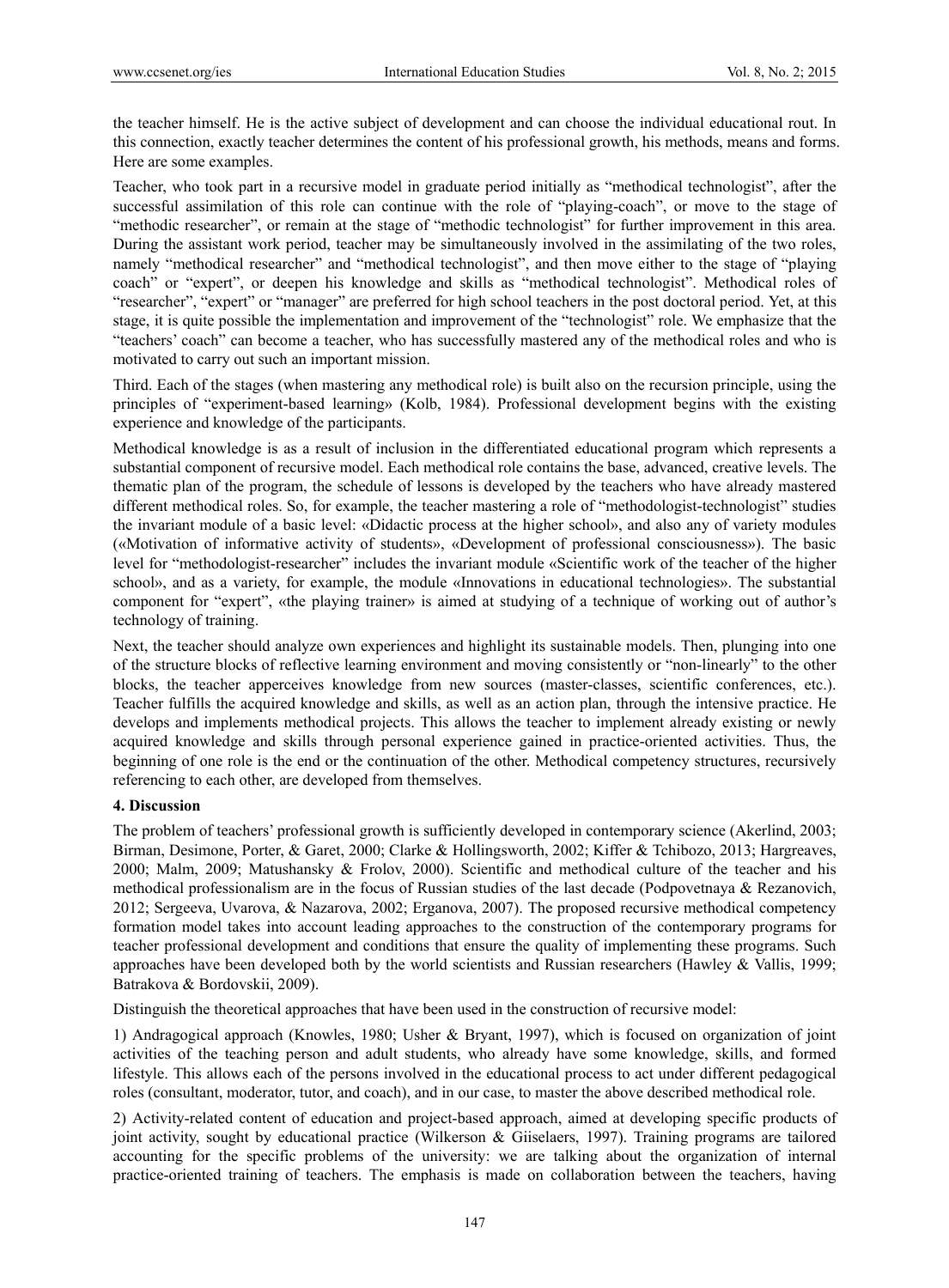different teaching and working experience, as well as different pedagogical approaches (Burbank & Kauchak, 2003).

3) The modular structure of the programs, which enables the construction of an individual route for trained teacher in view of his needs, professional interests and abilities.

4) Maximum use of software for computer-based training, allowing one to follow the interactive mode of learning.

Improving professional activity of a teacher in the Russian university can be carried out in several ways. The most typical are refresher courses and advanced training, officially organized by the University leadership. Currently, according to regulatory documents, program assimilation timeframe is 72 hours. Learning mode is no more than 36 hours per week. There are different forms of learning: complete termination of the work at the university during a training period; partial cessation of work; and part-time training. Proposed methodical competency formation model may be feasible in the context of the first direction, though it is more correlated with the concept of learning organization (Senge, 1990). In the context of this theory, the university faculty members form an organization that consciously changes its borders and reorganizes its functional structure to a fuller realization of its main purpose and goal. Exactly this model promptly meets the challenges of a rapidly changing information society.

## **5. Conclusion**

The problem of quality implementation of CBE in Russian higher vocational education will continue to be relevant for a long time. Undoubtedly, the solution to this problem is related to the professional development of a high school teacher at any stage of his career (including postgraduate, assistant, and post doctoral stages). Experimental verification of the basic aspects of proposed concept and more detailed study of recursive methodical competency formation model of a high school teacher will be carried out at the Department of Education Philosophy and Methodology of the Ukhta Technical University.

We emphasize that the workplace of university professor, whether the audience, university laboratory, research library or his home desk, is a place, where methodical creativity is always going on. We are confident that the practical implementation of a recursive model will allow keeping the balance between teaching and research activities. Recursive methodical competency formation model encourages teachers in terms of their professional advancement. This means that the efficiency of their work will increase. As a consequence, the main result of their professional activity will be greatly improved: a graduate will become a truly competent and adequate to meet challenges of continuously changing society.

Well-known expression of Stanislaw Jerzy Lec, the poet and aphorist of the XX century, says: "One has to be very patient to learn patience". Paraphrasing this statement, we assert that high school teacher, to form his own methodical competency, must recursively deal in methodical activity, solve methodical problems, and create "methodical texts". And further, he must repeat again and again chosen rout on his professional self-development. In our opinion, recursive relation is well illustrated by painting "Drawing Hands" of Dutch artist M. C. Escher. This recursion will result in the formation of such a professional position, which will be based on the general orientation towards the solution to any methodical problems while implementing Competency-based Education.

## **Acknowledgements**

The author is grateful to the Chancellor of the Ukhta State Technical University, Doctor of Technical Sciences, Professor N.D. Tskhadaya, as well as the entire body of University vice-principles for organizational support of the work on this research topic.

# **References**

- Akerlind, G. S. (2003). Growing and Developing as a University Teacher: Variation in Meaning. *Studies in Higher Education, 28*(4), 375-390. http://dx.doi.org/10.1080/0307507032000122242
- Batrakova, I. S., & Bordovskii, V. A. (2009). Development of the professional competency of the faculty members in the context of reforming higher education. *Man and Education, 3*(20), 44-49.
- Bauman, Z. (2000). *Liquid Modernity*. Cambridge: Polity.
- Birman, B. F., Desimone, L., Porter, A. C., & Garet, M. S. (2000). Designing professional development that works. *Educational Leadership, 57*(8), 28-33.
- Burbank, M. D., & Kauchak, D. (2003). An alternative model for professional development: Investigations into effective collaboration. *Teaching and Teacher Education, 19*(5), 499-514. http://dx.doi.org/10.1016/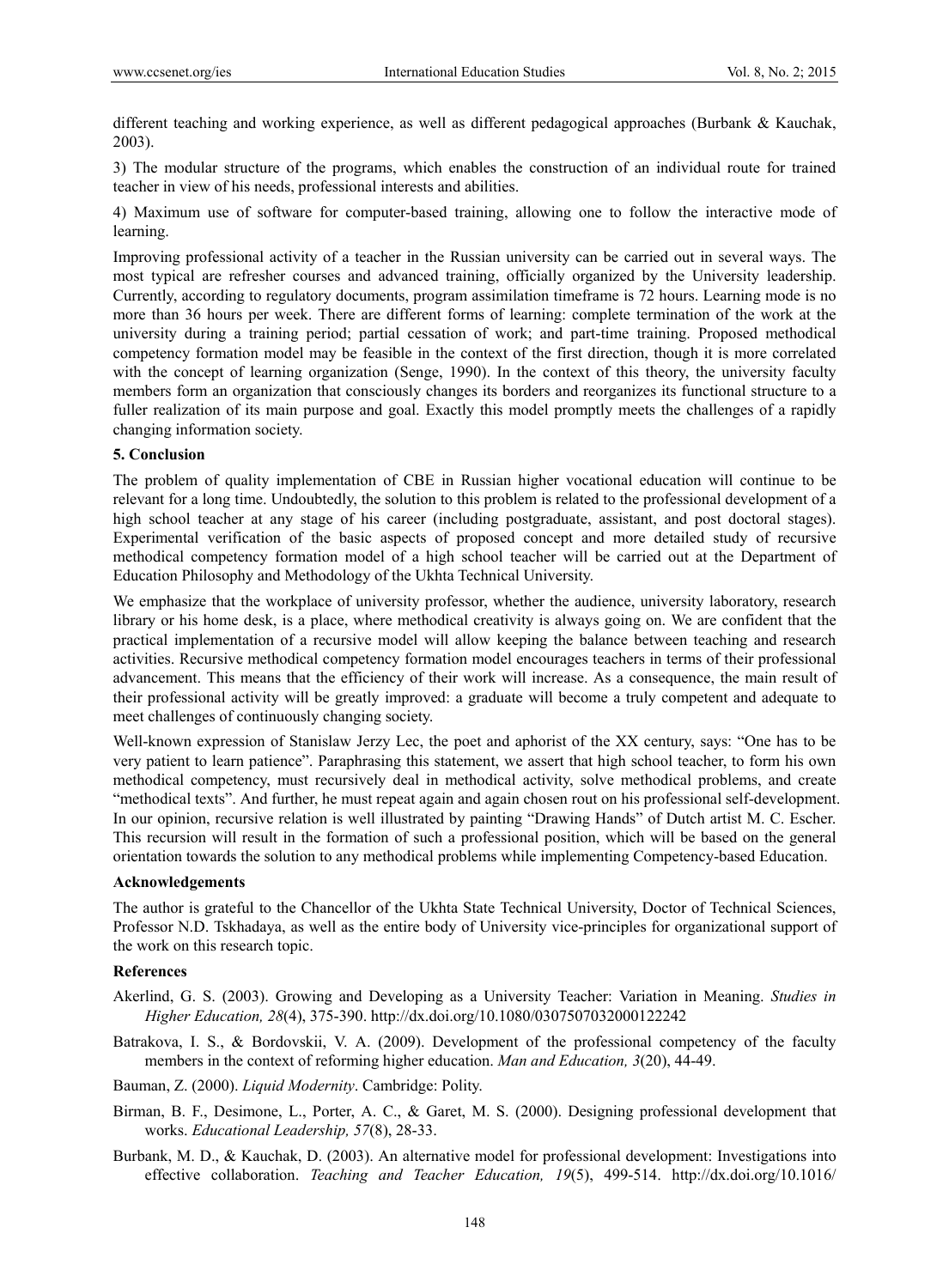S0742-051X(03)00048-9

- Clarke, D., & Hollingsworth, H. (2002). Elaborating a model of teacher professional growth. *Teaching and Teacher Education, 18*(8), 947-967. http://dx.doi.org/10.1016/S0742-051X(02)00053-7
- Erganova, N. E. (2007). *Methods of professional training*. M.: Academy.

Fink, L. D. (2003). *Creating significant learning experiences*. San Francisco: Jossey-Bass.

- Hagurov, T. A. (2006). *"Consuming man": Problems of deviantological analysis*. Moscow: Institute of Sociology, Russian Academy of Sciences.
- Hargreaves, A. (1994). *Changing Times: Changing Teachers*. London: Cassel.
- Hargreaves, A. (2000). Four Ages of Professionalism and Professional Learning. *Teachers and Teaching: History and Practice, 6*(2), 151-182. http://dx.doi.org/10.1080/713698714
- Hawley, W., & Vallis, L. (1999). T*he Essentials of Effective Professional Development*. Teaching as Learning Profession. San Francisco.
- Joosten, H. (2013). Learning and teaching in uncertain times: A Nietzschean approach in professional higher education. *Journal of Philosophy of Education, 47*(4), 548-563. http://dx.doi.org/10.1111/1467-9752.
- Kiffer, S., & Tchibozo, G. (2013). Developing the teaching competency of novice faculty members: A review of international literature. *Policy Futures in Education, 11*(3), 277-289. http://dx.doi.org/10.2304/ pfie.2013.11.3.277
- Knowles, M. S. (1980). *The Modern Practice of Adult Education*. Englewood Cliffs: Prentice Hall Regents.
- Kolb, D. A. (1984). *Experiential Learning Experience as the Source of Learning and Development*. Prentice-Hall.
- Krukhmalev, A. E., & Nazarova, I. B. (2005). Pedagogical staff of today's higher education institutions: Changing trends. *Sociological Studies, 5*, 138-144.
- Lipovetsky, G. (1983). *The era of empty: Essays on contemporary individualism*. Paris: Gallimard.
- Malm, B. (2009). Towards a new professionalism: Enhancing personal and professional development in teacher education. *Journal of Teacher Education, 35*(1), 77-91. http://dx.doi.org/10.1080/02607470802587160
- Maturana, H. R., & Varela, F. J. (1980). *Autopoiesis and Cognition*. The Realization of the Living. Dordrecht.
- Matushansky, G. U. (2003). *System of continuing professional education of high school teacher* (Ph.D. thesis, Kaluga).
- Matushansky, G. U., & Frolov, A. G. (2000). Designing models of a high school teacher's activity. *International Journal of Educational Technology and Society, 3*(4), 183-192.
- Medvedev, V. A., & Tatur, Yu. (2007). Training of high school teacher: the competency-based approach. *Higher Education in Russia, 11*, 46-56.
- Morin, E. (1977). *The Method*. The nature of nature. Paris: Seuil.
- Podpovetnaya, Yu. V., & Rezanovich, I. V. (2012). *The development concept of scientific and methodical culture of university teacher*. M.: VLADOS.
- Senge, P. M. (1990). *Art and Practice of the Learning Organization*. New York: Doubleday.
- Sergeeva, T. A., Uvarova, N. A., & Nazarova, S. E. (2002). *Professionalism of practitioner, or one in five persons*. M.: IRPO: ProfObrIzdat.
- Solovova, N. V. (2006). *Methodical work types and organization at the higher education institution*. Samara: Univers group.
- Solovova, N. V. (2010). Methodical competency of high school teacher. *Bulletin of the Kant Russian State University, 5*, 52-59.
- Usher, R., Bryant, I., & Johnston. (1997). *Adult Education and the Postmodern Challenge*. London: Routledge.
- Wilkerson, L., & Giiselaers, W. H. (1996). *Bringing problem-based learning to higher education: Theory and practice*. New Directions in Teaching and Learning, 68: San Francisco: Jossey-Bass.